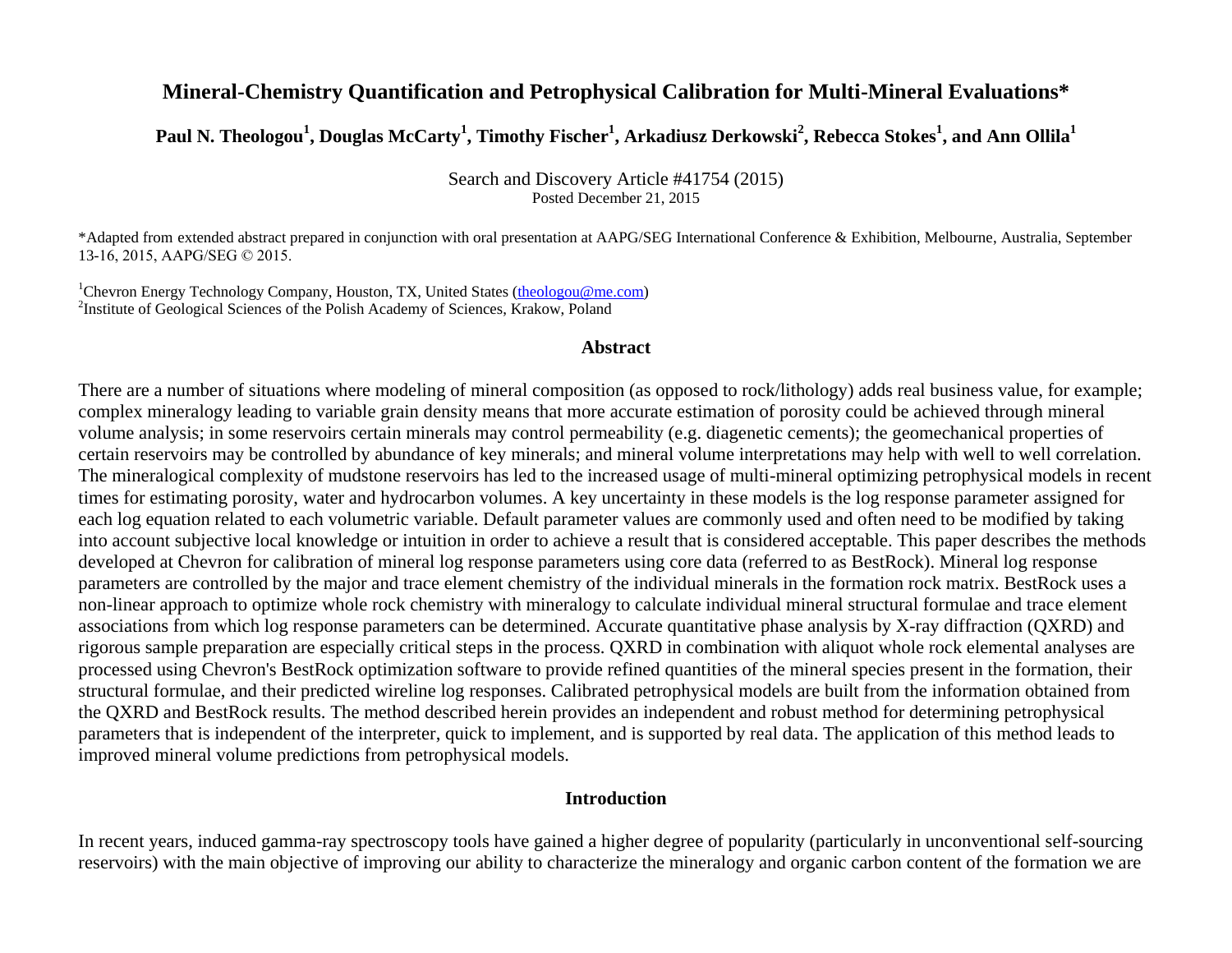investigating (Pemper et al, 2006, Galford et al, 2009, and Radtke et al 2012). There are a number of situations where modeling of mineral composition (as opposed to rock/lithology) can add business value to a petrophysical interpretation, for example, Claverie and Hansen (2009) describe the impact of mineralogy on permeability, water saturation and fluid sensitivity of two tight sandstones, while Skalinski and Sullivan (2001) show the importance of mineralogical assessment for the prediction of permeability in mixed lithology reservoirs.

The mineralogical complexity of unconventional reservoirs has led to the increased usage of multi-mineral optimizing petrophysical models in recent times for estimating porosity, water and hydrocarbon volumes. A key uncertainty in these models is the log response parameter assigned for each log equation related to each volumetric variable. Default parameter values are commonly used and often need to be modified by taking into account subjective local knowledge or intuition in order to achieve a result that is considered acceptable.

# **Methods and Data**

Mineral log response parameters are controlled by the major and trace element chemistry of the individual minerals in the formation rock matrix. Many rock-forming minerals have a wide range of elemental compositions within the same mineral species, which result in significantly different physical properties such as density and other log responses. Major element variations from isomorphous substitution and solid solution are tied to each other to maintain charge balance and crystal chemical stability based on limitations of ionic size and valance. However, unlike Mg, Fe, and other major structural elements, those of low crustal abundances (such as the transitional metals and the rare earth elements [REE]) may occur in mineral structures in low parts per million (ppm) concentrations, where their exact mode of occurrence or ionic substitution is not certain.

The data presented i[n Figure 1](#page-6-0) illustrates the impact of variable mineral chemistry on the total gamma-ray response (GR) values for a series of illite-smectite (I-S) minerals with variation in smectite layer content in the I-S structure and major and trace elements compositions. Inspection of this data reveals that the total GR response is not driven exclusively by the amount of potassium, but it is actually dominantly controlled by the concentration of trace elements U and Th in the I-S series. The exact crystallographic locations of U and Th in the silicate layer structure are not known, but they probably do not reside in cation exchange positions because the clay separates were thoroughly exchanged with calcium (McCarty et al., 2009). These trace elements must somehow be incorporated in the silicate layer structure or be in an auxiliary trace phase below x-ray diffraction (XRD) detection. This example highlights the importance of local calibration of mineral parameters and the potential impact that un-calibrated parameters assumed from major element composition alone could have on a log interpretation.

## **Discussion**

In an optimizing petrophysical interpretation, assumptions about the log parameters often come from software defaults, local knowledge or other technical references (e.g. Schlumberger, 2000). Herron and Matteson (1993) present elemental analyses, mineral end-point computations, and formation properties. Herron and Herron (1997) describe an effective approach to compute specific log response including sigma, HI and thermal neutron porosity from chemical data specific to a well or field. Given the potential variability of mineral composition beyond the field scale, relying on data from varied and unrelated sources is not ideal, especially considering the natural complexity of geological environments.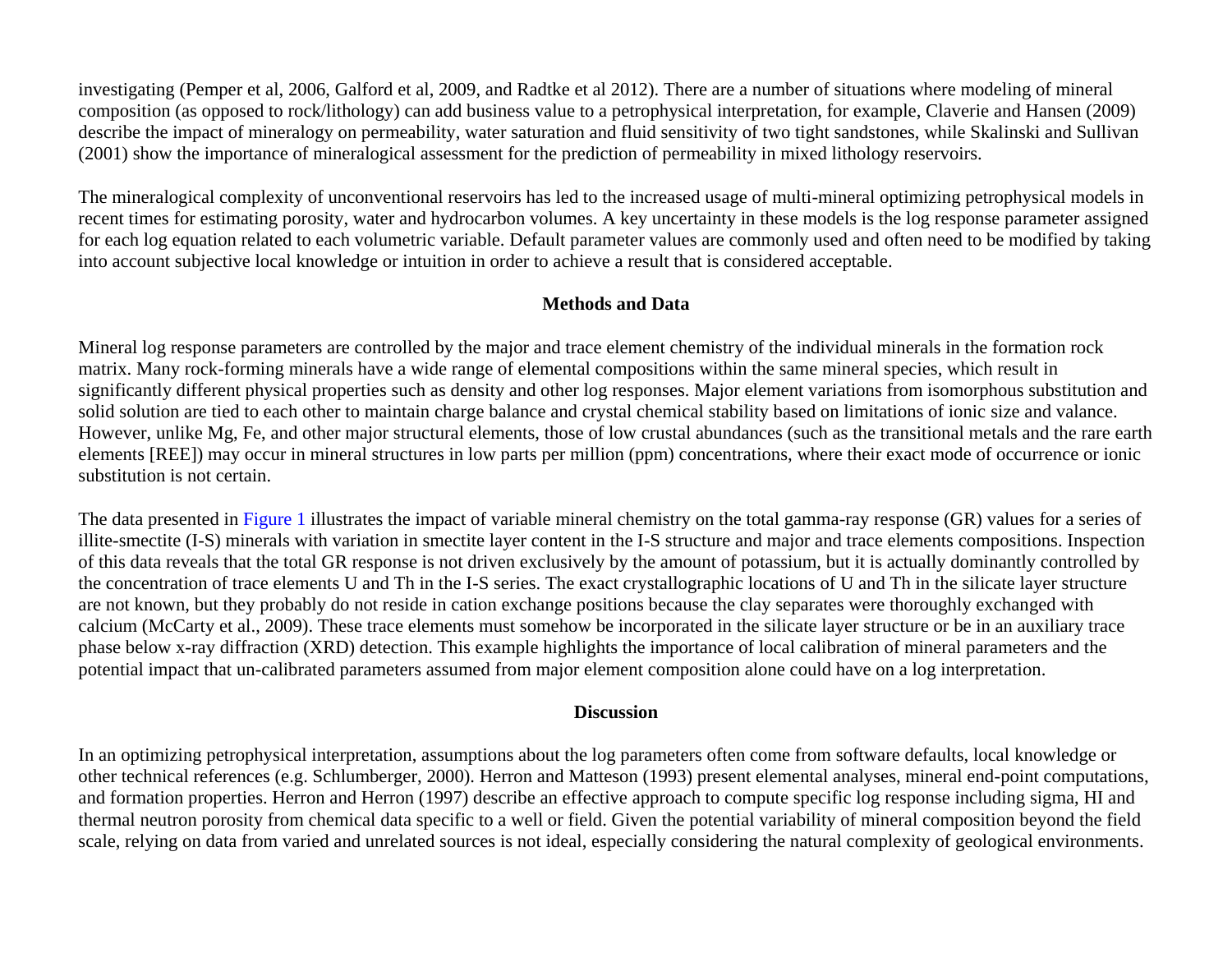*Core-log calibration*. If accurate quantitative mineralogy and chemistry are available from core data, a reliable estimate of the parameters of the mineral volumes can be made from a well that also has good quality log measurements. In that case, measured core mineral volumes and log measurements can be used to solve for the optimum set of mineral parameters with the core-log combined local parameter calibration method (Quirean et al., 1986). In this type of parameter calibration, the optimum set of log parameters is solved for such that it provides the best possible match to the measured log data. A key advantage is that the actual log measurements from a particular vendor are used, and that any measurement with a near linear response equation can be solved for including sonic logs (DT) and neutron logs (NPHI). However, this method also has several potential disadvantages including:

- Borehole conditions Logging tools are sensitive to the borehole conditions in which the logs were measured. If borehole effects are not corrected then calibrated values can be biased from well to well and not reflect the actual solid mineral matrix.
- Measurement scale differences The core sample size used for QXRD analysis is different from the log's vertical resolution interval and can lead to a discrepancy between the mineralogy measured in the core sample and the "average" mineralogy sampled for the log measurement. This problem can be minimized by homogenizing a greater vertical interval of conventional core as opposed to sampling a single point such as would be obtained from a standard core plug.
- Depth shift If core samples are located near sharp bed boundaries, a small error in the core-log depth shift could result in significant difference in the associated log response, which can be minimized by avoiding sampling near bed boundaries.
- Fluid and invasion effects To back out the properties of the minerals in the solid rock matrix, the effects of fluids must be correctly accounted for. Unless fluids are accurately measured in core this may be difficult to achieve.
- Non-geological constraints Volumetric relationships between minerals can be implemented along with the upper and lower limits of optimized parameters, but detailed geochemical constraints are not possible with this method as all the inverted log response parameters are statistically derived. Therefore, results from the inversion may not follow known geochemical and structure compositional relationships for particular minerals.

*Core-core calibration*. The log response parameters for properties such as spectral gamma-ray (K, Th, U), matrix density (ρma), intrinsic macroscopic absorption cross section (Σi), photoelectric absorption factor (Pe), and elemental dry weights (Fe, Ca, Si, etc.) can be derived directly from the chemical composition of each mineral itself (McCarty et al, 2015). The hydrogen index (HI) can also be calculated. However, the apparent neutron porosity (NPHI) measured during thermal and epithermal neutron logging is complex and tool dependent and must be modeled using empirically derived computer codes such as SNUPAR (McKeon and Scott, 1988). In the BestRock calibration method described here, quantitative mineral analysis and whole rock chemistry from aliquot core samples are optimized to obtain the chemical composition of the individual minerals present. The chemical composition of each mineral is then used to calculate the theoretical log parameters. Solid organic matter (OM) represented by kerogen or solid bitumen is considered as a part of the mineral matrix and treated like a mineral, while the volatile hydrocarbons are removed during sample pretreatment (Kuila et al., 2014). The limitations of this method are that not all log responses can be calculated from a chemical formula such as texture-dependent sonic travel time and mineral porosity response. For mineral log responses that can be calculated directly from chemical formula, the method is vendor independent and not tool specific. Thus, this completely core-based method offers several advantages, which include: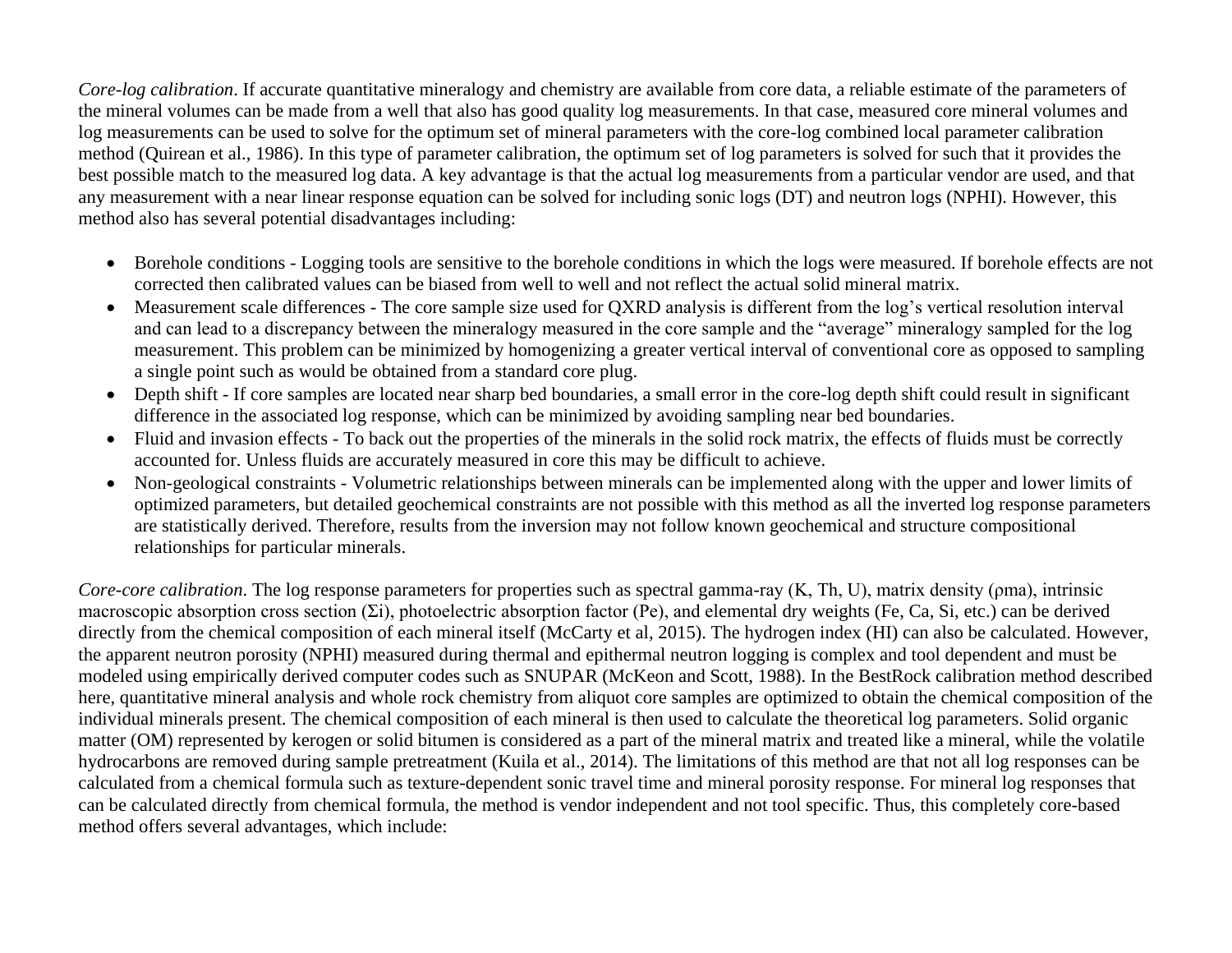- There are no scale issues as the chemistry and the mineral volumes are from the same sample and the log properties are calculated.
- The calculated log responses are independent of fluid volumes and properties.
- Geochemical rules and known structural composition relationships are incorporated into the assignment of major elements into individual structural positions to maintain charge balance, so that all calculated responses are geologically and mineralogically reasonable.
- Calculated responses are independent of log measurements themselves, so they do not depend on good borehole conditions or the acquisition of certain log suites in the cored interval of the calibration well.

BestRock<sup>™</sup> uses a non-linear approach to optimize whole rock chemistry with mineralogy to calculate individual mineral structural formulae and trace element associations from which log response parameters can be determined [\(Figure 2\)](#page-7-0). Accurate quantitative phase analysis by Xray diffraction (QXRD) and rigorous sample preparation are especially critical steps in the process. QXRD in combination with aliquot whole rock elemental analyses are processed using Chevron's BestRock optimization software to provide refined quantities of the mineral species present in the formation, their structural formulae, and their predicted wireline log responses. Calibrated petrophysical models are built from the information obtained from the QXRD and BestRock results. The component of the BestRock workflow that sets it apart from previous work are the detailed elemental relationships and subsequent assignments of the chemical analyses used to constrain the results and maintain charge balance in the structural formulas. BestRock has three types of elemental variables [\(Figure 3\)](#page-8-0): (1) fixed in mineral structure with little or no natural variation; (2) variable (genes, in the genetic algorithm sense), which are optimized based on the constraints that are known from the natural variations in the species; and (3) calculated, which are derived from their relationship to structural formulas of the species (McCarty et al 2015). Trace elements that do not exist in mineral structures in specific crystallographic sites (such as U, Th, Sm, Eu, Gd, Li, B, Cl, and other elements that are not fitted during the formulas' calculation) are distributed in a similar way to the major elements but without hard constraints.

BestRock-derived log response parameters for individual minerals from different basins and different locations within the same basin can vary significantly from each other, as well as from other published and default values used in modeling programs. Two graphical examples illustrating the variability in log response parameters are presented for quartz and illite  $+$  smectite [\(Figure 4\)](#page-9-0). These data are compiled from 38 conventional cored wells from around the world. Each BestRock well analysis optimized QXRD mineral and whole-rock elemental data with a minimum of 40 samples and up to 150 samples that were determined to be in the same geochemical system. For many of the mineral species, this wide variation is not a surprise considering the natural elemental variation in mineral species and the variable distribution of trace elements in different geological environments, which will alter the mineral's physical properties. However, minerals with stable chemistry such as quartz [\(Figure 4A\)](#page-9-0) also have significant variation in log response because of variations in the associated trace elements.

The sensitivity of trace element variation in log response parameters to model calculations in obtaining mineral and fluid volumes is significant. This sensitivity is illustrated in [Figure 5,](#page-10-0) where mineral volume estimations are compared using both vendor default and BestRock derived values, along with the QXRD mineralogy from 50 core points along a stratigraphic interval of 70 m (229 ft). The main differences between the BestRock and default log response parameters are the clay and calcite density, Pe of the clay, and the thorium and potassium responses of the orthoclase (see [Table 1\)](#page-11-0). Although it may not be obvious what is driving the model solution, it is likely that the total clay content was being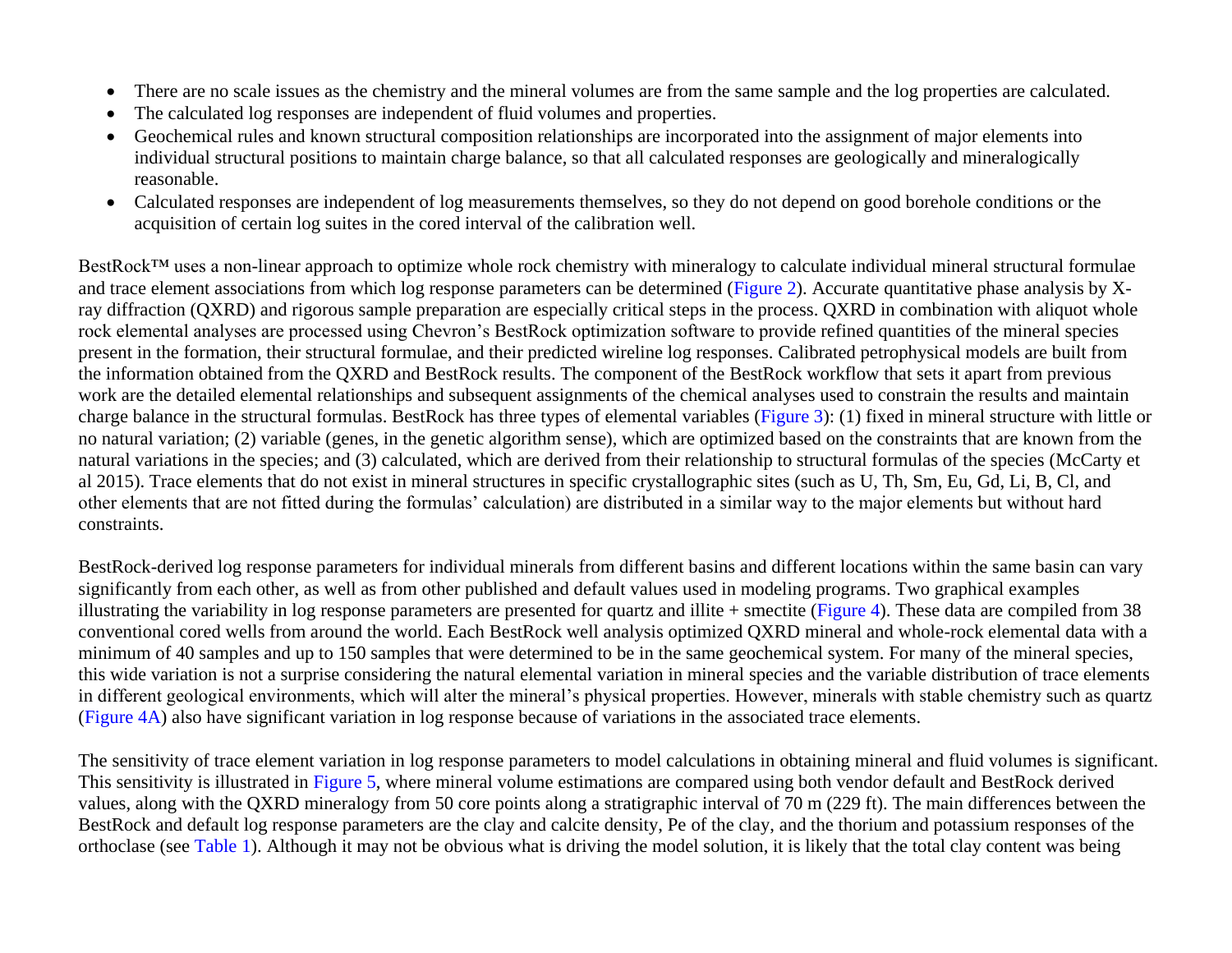driven in part by thorium, where the BestRock increase in orthoclase thorium (with no change in orthoclase calculated volume) left less thorium to be apportioned to total clay, which resulted in the lower clay volume. At the same time, the lower clay volume along with the lower BestRock clay Pe value allowed more model calcite prediction. Such complex interactions are commonly observed in Multimineral analysis; they are relatively easy to understand in retrospect but difficult to predict in advance.

### **Summary**

Significant global variation exists in individual mineral wireline log response parameters because of the natural variation in the chemical composition of minerals. At the field scale, usually the individual mineral composition is approximately constant for a given stratigraphic unit and only the concentration will change, which can be accurately measured by modern QPA methods such as XRD and FT-IR. BestRock is a nonlinear optimization model that combines multiple core measurements from a geochemically uniform section to produce a field- or formation-specific mineral-based geochemical model that defines the major and trace element composition of each mineral species present. This strategy provides the section-specific wireline petrophysical log responses of the rock matrix from which to build a multimineral-type petrophysical model to account for the total solid and fluid volumes over the logging interval.

# **References Cited**

Claverie, M., and S.M. Hansen, 2009, Mineralogy, fracture and textural analysis for formation evaluation in tight gas reservoirs: International Petroleum Technology Conference, Doha, Qatar, 7-9 December.

Galford, J., J. Quirein, S. Shannon, J. Truax, and J. Witkowsky, 2009, Field test results of a new neutron-induced gamma-ray spectroscopy geochemical logging tool: SPE Annual Technical Conference and Exhibition, 4-7 October, New Orleans, Louisiana, U.S.A.

Herron, M.M., and S.L. Herron, 1997, Log interpretation parameters determined from chemistry, mineralogy and nuclear forward modeling: Proceedings of International Symposium of the Society of Core Analysts, Calgary, Alberta, 8-10 September 1997, p. 1-12.

Herron, M.M., and A. Matteson, 1993, Elemental composition and nuclear parameters of some common sedimentary minerals: Nuclear Geophysics, v. 7/3, p. 383-406.

Kuila, U., D.K. McCarty, A. Derkowski, T.B. Fischer, and M. Prasad, 2014, Total porosity measurement in gas shales by the water immersion porosimetry (WIP) method: Fuel, v. 117, p. 1115-1129.

McCarty, D.K., B.A. Sakharov, and V.A. Drits, 2009, New insights into smectite illitization: a zoned K-bentonite revisited: American Mineralogist, v. 94, p. 1653-1671.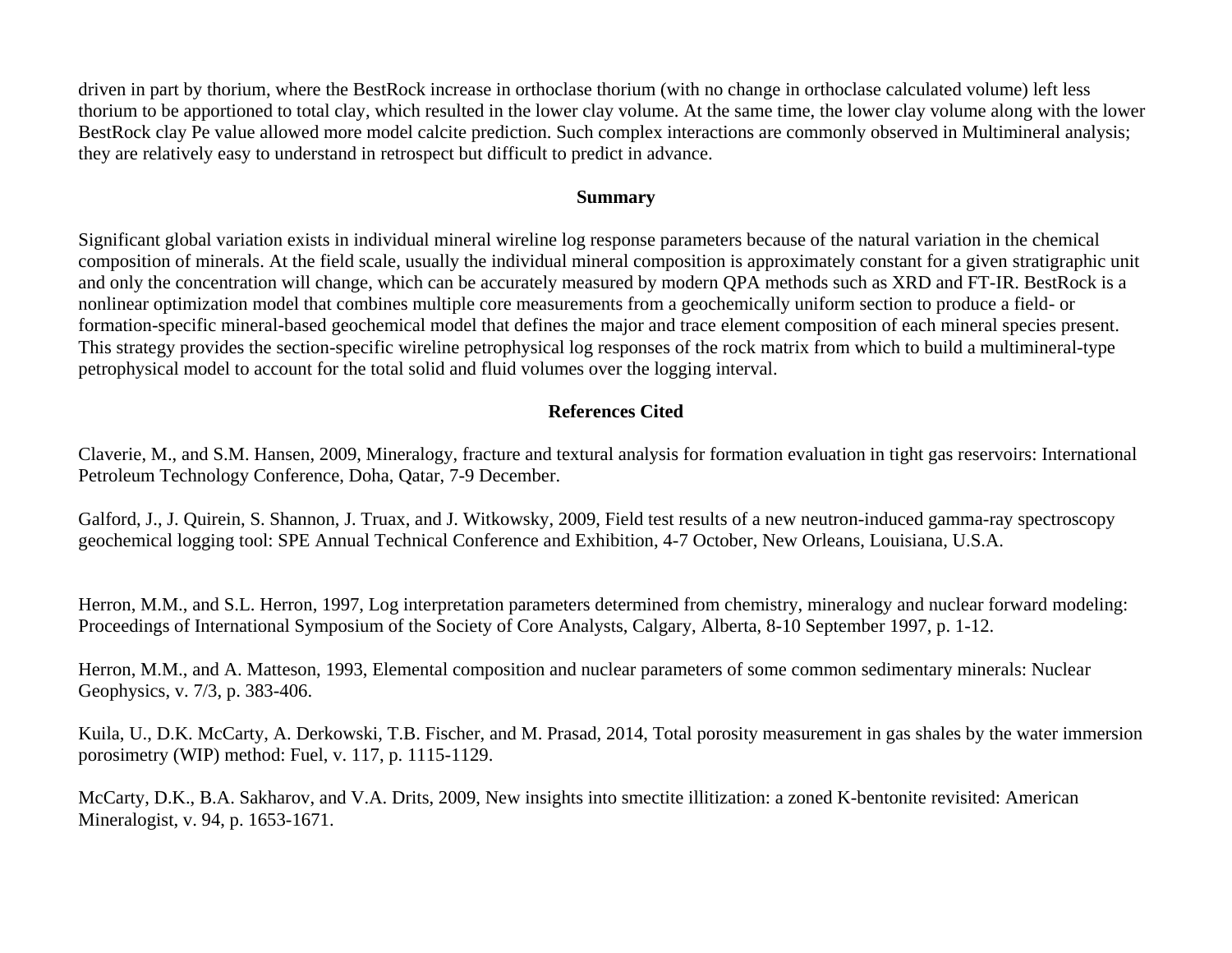McCarty, D.K., P.N. Theologou, T.B. Fischer, A. Derkowski, R. Stokes, and A. Ollila, 2015, Mineral-chemistry quantification and petrophysical calibration for multimineral evaluations: A nonlinear approach: AAPG Bulletin, v. 99/7, p. 1371-1397.

McKeon, D.C., and H.D. Scott, 1988, SNUPAR—A nuclear parameter code for nuclear geophysics applications: Nuclear Geophysics, v. 2/4, p. 215–230.

Pemper, R., A. Sommer, P. Guo, D. Jacobi, J. Logo, S. Bliven, E. Rodrigues, F. Mendez, and X. Han, 2006, A new pusled neutron sonde for derivation of formation lithology and mineralogy: SPE Annual Technical Conference and Exhibition 24-27 September, Austin, Texas, U.S.A.

Quirean, J., S. Kimminau, J. La Vigne, J. Singer, and R. Wendel, 1986, A coherent framework for developing and applying multiple formation evaluation models: SPWLA 27th Annual Logging Symposium (Houston, 6/9-13/86) Transaction V1., Paper No DD.

Radtke, R.J., M. Lorente, B. Adolph, M. Berheide, S. Fricke, J. Grau, S. Herron, J. Horkowitz, J. Jorion, D. Madio, D. May, J. Miles, L. Perkins, O. Philip, B. Roscoe, D. Rose, and S. Stoller, 2012, A new capture and inelastic spectroscopy tool takes geochemical logging to the next level: SPWLA 53rd Annual Logging Symposium, June 16-20, Cartagena, Columbia.

Schlumberger, 2000, Schlumberger Log Interpretation Charts, 2000 Edition: Schlumberger Oilfield Communications, Sugar Land, Texas, SMP-7006.

Skalinski, M.T., and M.S. Sullivan, 2001, Application of improved method for permeability estimation in complex lithology reservoirs: SPWLA 42nd Annual Logging Symposium, June 17-20, Houston, Texas, U.S.A.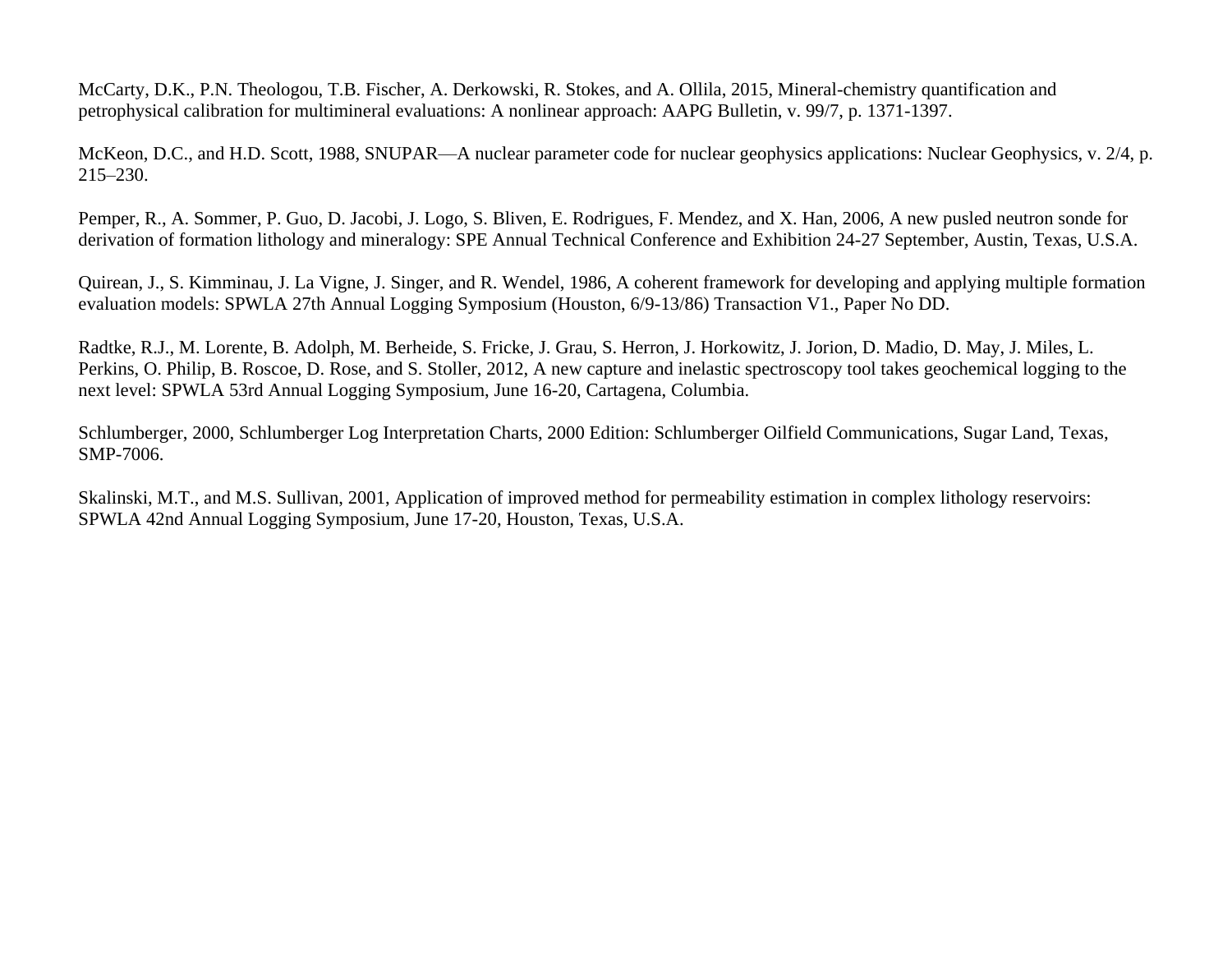<span id="page-6-0"></span>

Figure 1. Comparison of measured spectral gamma-ray contributions in a mixed-layer illite-smectite (I-S) series selection of samples (McCarty el at, 2015).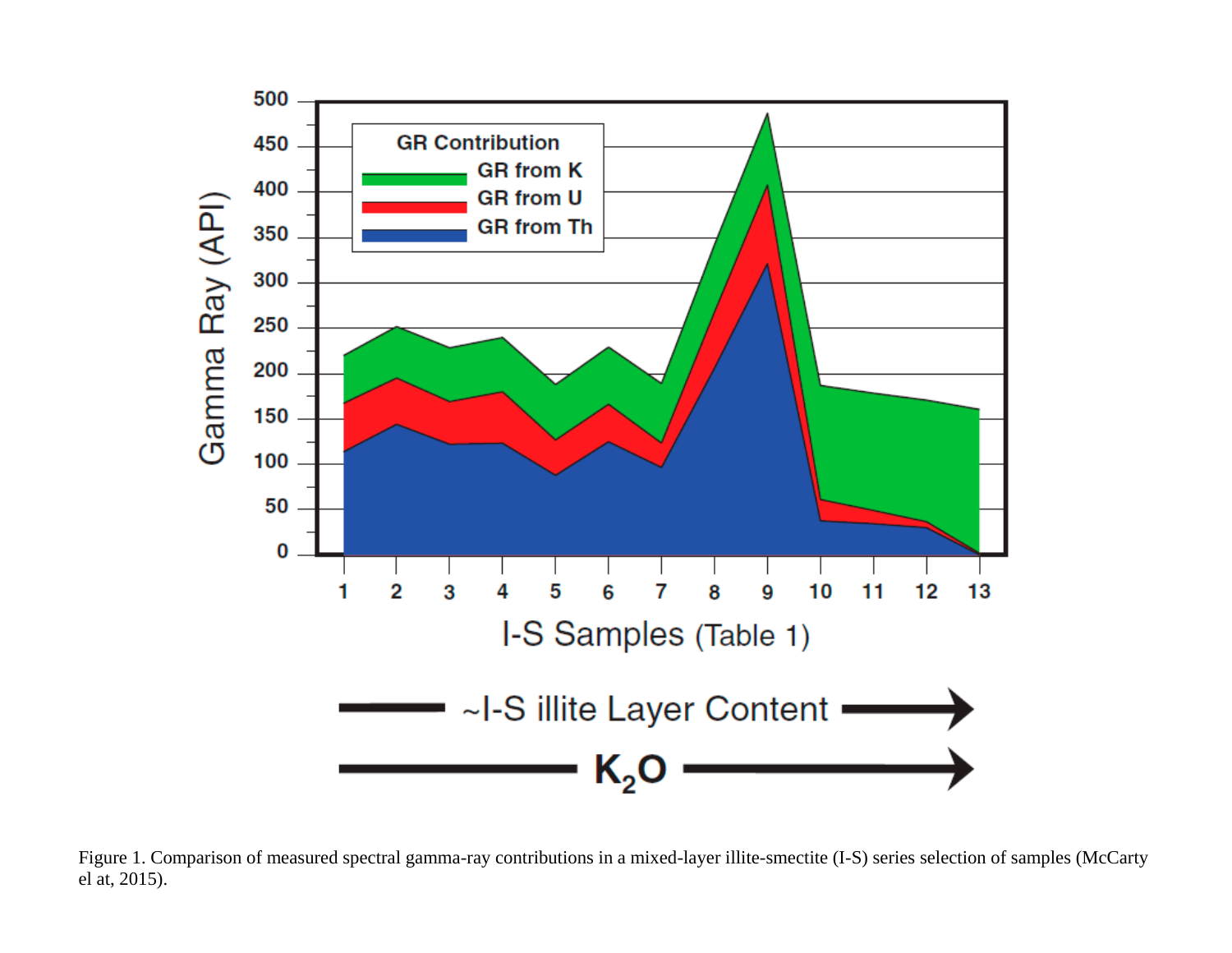<span id="page-7-0"></span>

Figure 2. BestRock workflow and optimization scheme to adjust mineral formulas and minimize the difference between measured and theoretical whole-rock elemental content based on quantitative phase analysis mineral data (McCarty el at, 2015).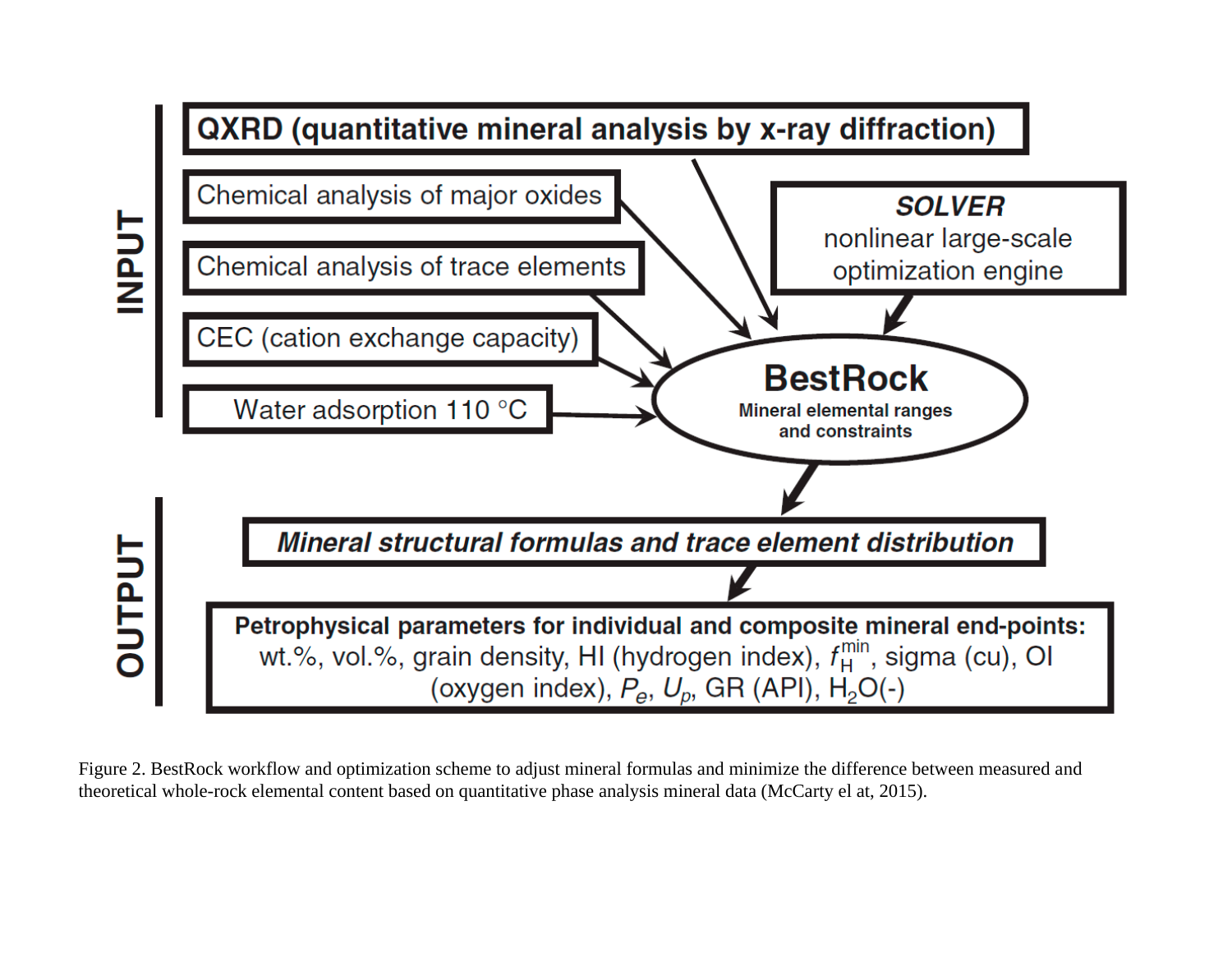<span id="page-8-0"></span>

| <b>Mineral</b>                | <b>Structural formula</b>                                                                                                          |                                     |  |  |  |  |
|-------------------------------|------------------------------------------------------------------------------------------------------------------------------------|-------------------------------------|--|--|--|--|
| Quartz                        | SiO <sub>2</sub>                                                                                                                   |                                     |  |  |  |  |
| <b>K-feldspar</b>             | $(K, Na)$ AlSi <sub>3</sub> O <sub>8</sub>                                                                                         |                                     |  |  |  |  |
| <b>Plagioclase</b>            | $NaAISi3O8 - CaAl2Si2O8$                                                                                                           |                                     |  |  |  |  |
| <b>Excess-Ca Dolomite</b>     | $Ca(Ca, Mg, Fe)(CO3)2$                                                                                                             | $x =$ gene, $y =$ calculated,       |  |  |  |  |
| <b>Mg-Calcite</b>             | $(Ca, Mg)$ CaCO <sub>3</sub>                                                                                                       | $z = fixed$ , $\Box$ = site vacancy |  |  |  |  |
| <b>Dolomite</b>               | Ca(Mg,Fe)(CO <sub>3</sub> ) <sub>2</sub>                                                                                           |                                     |  |  |  |  |
| <b>Siderite</b>               | (Fe, Mg, Ca, Mn)CO <sub>3</sub>                                                                                                    |                                     |  |  |  |  |
| <b>Ankerite</b>               | Ca(Mg,Fe)(CO <sub>3</sub> ) <sub>2</sub>                                                                                           |                                     |  |  |  |  |
| <b>Chlorite</b>               | $(Mg, Al, Fe^{2+}, Fe^{3+})_6(Si, Al)_4O_{10}(OH)_8$                                                                               |                                     |  |  |  |  |
| <b>Biotite</b>                | $(K,Na)(Al,Fe,Mg)_{3}(Si,Al)_{4}O_{10})(OH)_{2}$                                                                                   |                                     |  |  |  |  |
| <b>Berthierine</b>            | $(A _{0.75}, \text{Fe}^{3+}_{0.25})_{x+2z}((\text{Fe}^{2+}_{0.67}, \text{Mg})_{0.33})_{3-x-3z} \square_z(Si_{2-x}, Al_x)O_5(OH)_4$ |                                     |  |  |  |  |
| Illite + Smectite (average)   | $(K, Na, Ca)_{Fix+Exch}(Al, Fe, Mg)_2(Si, Al)_4O_{10}(OH)_2$                                                                       |                                     |  |  |  |  |
| <b>Trioctahedral Smectite</b> | $(Na, Ca)(Al, Fe, Mg)_2(Si, Al)_4O_{10}(OH)_2$                                                                                     |                                     |  |  |  |  |
| <b>Phillipsite</b>            | $K_2(Ca,Na)_4(Al_6Si_{10}O_{32})\cdot 12H_2O$                                                                                      |                                     |  |  |  |  |
| <b>Mordenite</b>              | $(Ca, Na, K)_{8}(Al_{8}Si_{10}O_{96}) \cdot 28H_{2}O$                                                                              |                                     |  |  |  |  |
| <b>Clinoptilolite</b>         | $(Na,K)_{6}(Al_{6}Si_{30}O_{72})\cdot 20H_{2}O$                                                                                    |                                     |  |  |  |  |
| <b>Sepiolite</b>              | $Ca(Mg, Fe^{3+}, Al, \square)5(Si, Al)_{8}O_{20}(OH)_{10}4H_{2}O$                                                                  |                                     |  |  |  |  |

Figure 3. Example of BestRock optimization strategy for some of the mineral phases hsowing elemental isomorphous substitutions that are (1) optimized (red), (2) calculated based on optimized site occupancy (blue), and (3) stoichiometric elements of stable content (black), McCarty el at, 2015.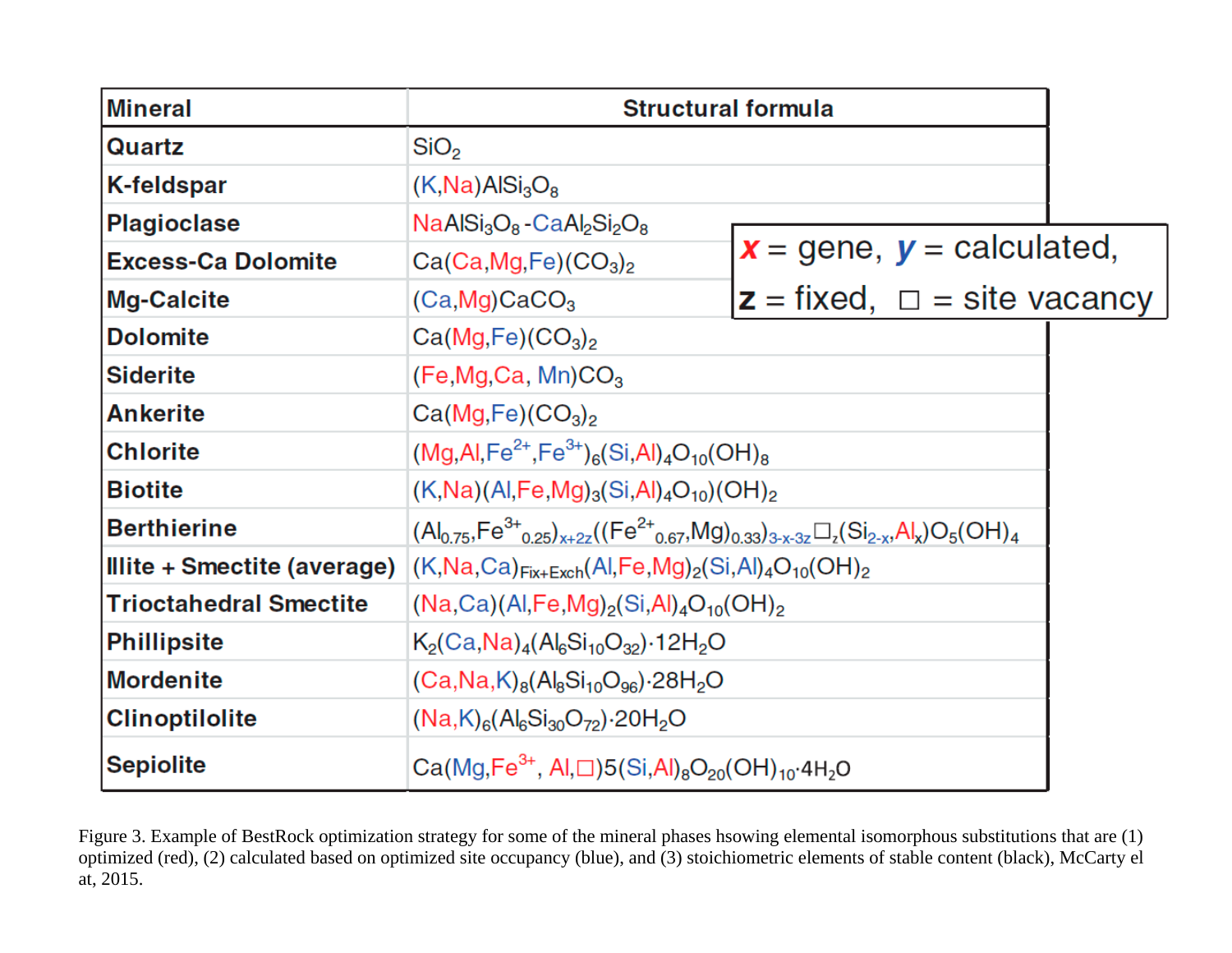<span id="page-9-0"></span>

Figure 4. Example of mineral density, photoelectric effect, sigma capture cross section, and total gamma-ray (API) log responses for (A) the quartz and (B) the illite + smectite group from different locations, as determined by BestRock (red) and compared with a set of default values (blue). SSRL = self-sourcing reservoir liquid; SSRG = self-sourcing reservoir gas (McCarty el at, 2015).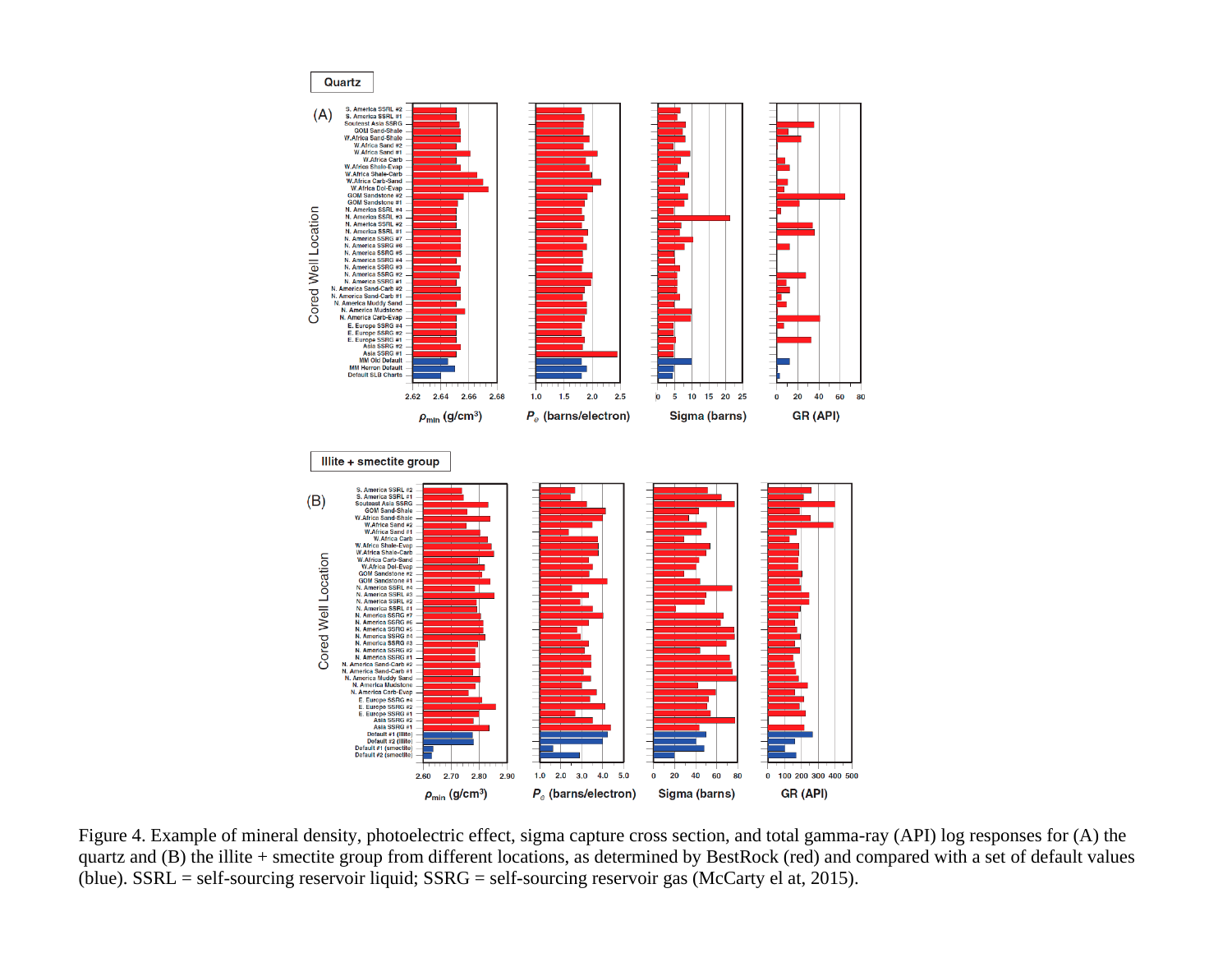<span id="page-10-0"></span>

Figure 5. Mineral volume estimates from two Multimineral models, using vendor default log values (left) and BestRock values (right) compared with mineral fractions calculated from core samples using Chevron's quantitative phase analysis by x-ray diffraction (QXRD) method (dots), McCarty el at, 2015.